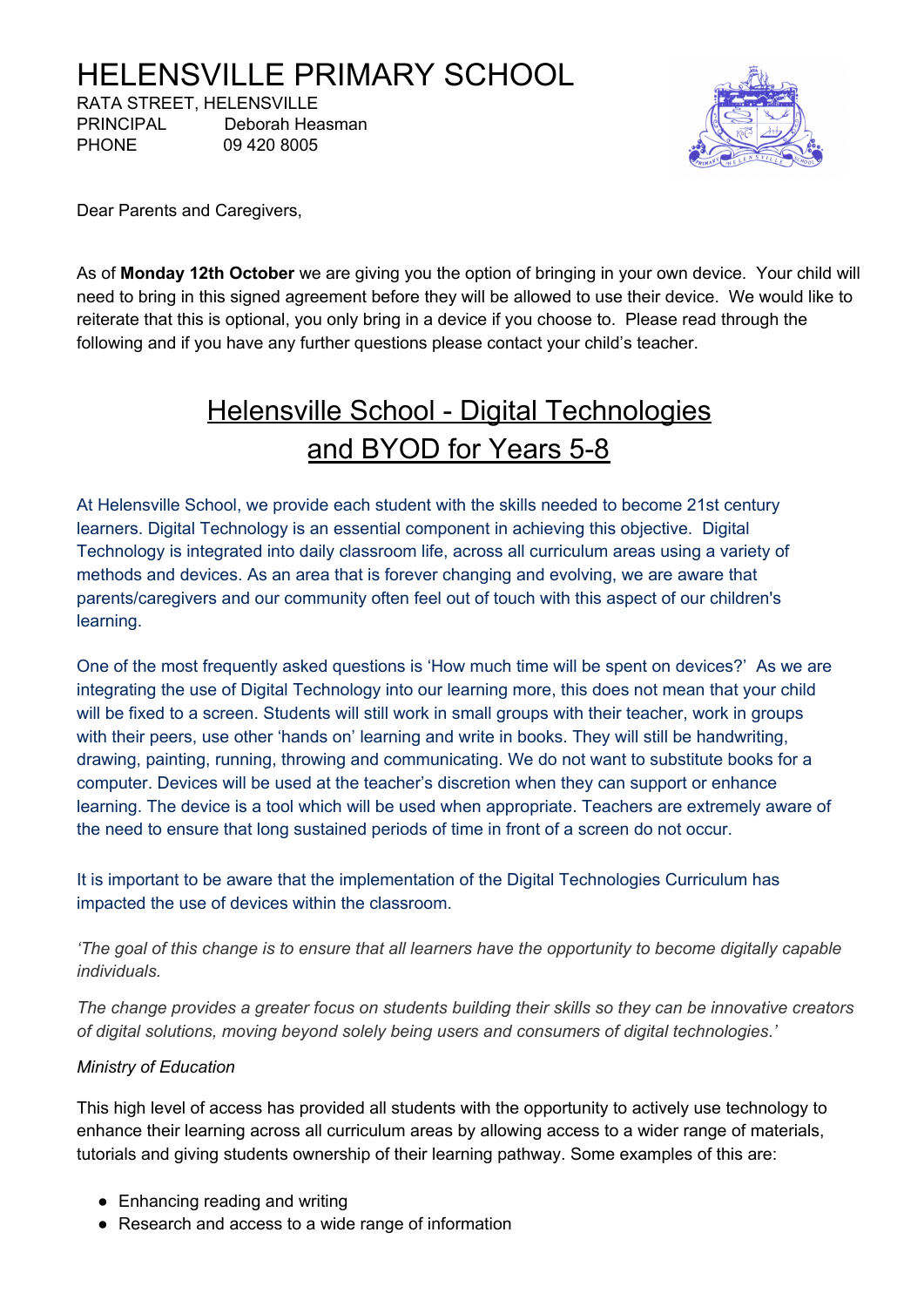- Coding being able to create games etc rather than just using them
- Music recording and editing
- Online maths programmes like Khan Academy, Mathletics and Prodigy
- Digital Illustrations to express understanding of curriculum content
- Photography and Videography through creative apps that allow manipulation of images and footage and helps students share their learning and knowledge in different ways
- Sharing work and learning via Seesaw
- Real time collaboration with peers and teachers
- Easy links within and between various curriculum areas

#### Device requirements

- Chromebook laptop (Chromebooks are recommended and used at Kaipara College)
- Must support Chrome browser
- Must have at least an 11" screen
- Must have a keyboard
- Must have headphones
- Battery to be chargeable for at least 4 hours
- Antivirus and operating system updates installed and up to date
- Please consider the size and weight of the laptop for transportation

#### Where to purchase

Noel Leeming or PB Technologies provide a wide range of devices at competitive prices.

# **Notes**

- All students will have secure access to the Helensville School WiFi. Access is monitored and delivered via the school's fast fibre connection, N4L. Restrictions are placed on unsuitable websites. (No use of 3G or 4G networks, t-sticks or vodem sticks will be permitted.)
- All students will adhere to the school's Student User Agreement
- In bringing a device, students are ultimately responsible for that device on the way to and from school and while at school. We highly recommend having any device covered by the family's contents insurance policy. Helensville School is not liable for any damage or loss to a student's device.
- Helensville School reserves the right to restrict access to the school's WiFi or retain a device if a student is deemed to have broken the rules of the Student User Agreement. In serious instances, the device will be returned to the parents, caregivers or whānau

# **Frequently asked questions**

What are the benefits of a student bringing their own device? Benefits can include the following:

- Development in digital technologies, digital fluency and computational thinking.
- Greater access to research a wide range of information.
- Increased access to Web tools that support learning e.g. Mathletics, Scratch, G Suite.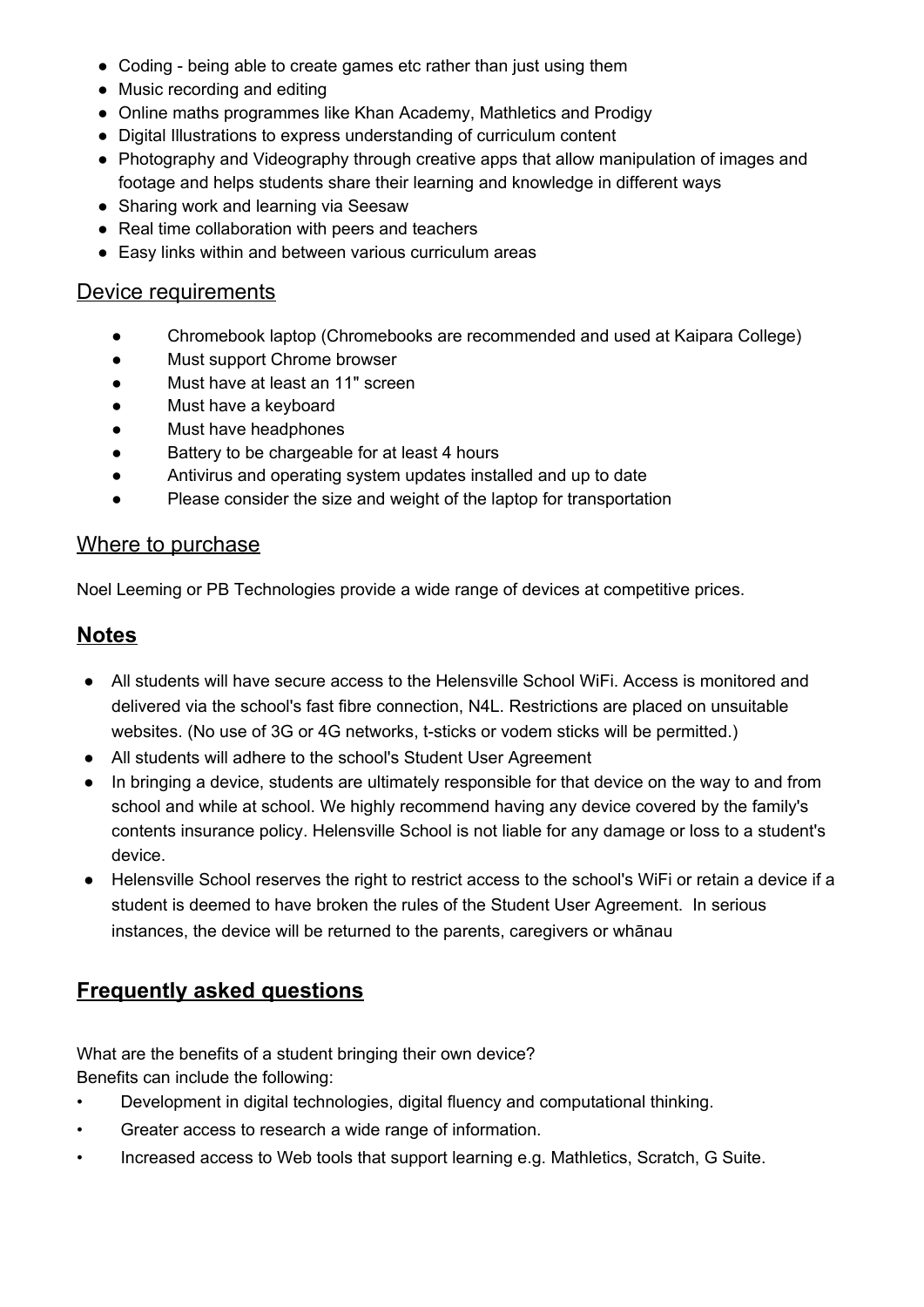# **Will my child be expected to share their device?**

No - a student's device is exclusively for their learning. If they choose to share their device it is ultimately their responsibility.

# *What are the Hardware and Software considerations?*

#### **How can my child's computing device connect to the Internet?**

Helensville School provides a wireless network which students may connect to when using their devices at school.

## **Are there suggested accessories?**

Providing a padded bag or protective case is highly recommended. These are available for a very reasonable price if you shop around, e.g. K-Mart.

# **Will there be charging stations so my child's electronic device can be recharged?**

No. Students must take responsibility for recharging their devices at home.

## **What software will be needed on my child's computer?**

No software needs to be purchased as students have access to the school's G Suite cloud-based learning platform.

#### *Whose responsibility is it?*

## **Who pays for the technology brought to school?**

These devices will be purchased by and remain the property of the family.

## **Who is responsible for any repairs or updating of personal learning devices?**

Students and/or their families are responsible for their personal learning devices at all times.

# **Who is responsible for damage, loss, or theft of devices your child brings to school?**

- Families must stress the responsibilities their children have when bringing their own computing devices to school. Any devices students bring to school are their *sole* responsibility.
- Helensville School takes no responsibility to search for lost or stolen devices nor is there any assumption of financial responsibility by Helensville School for damaged, lost or stolen personal computing devices.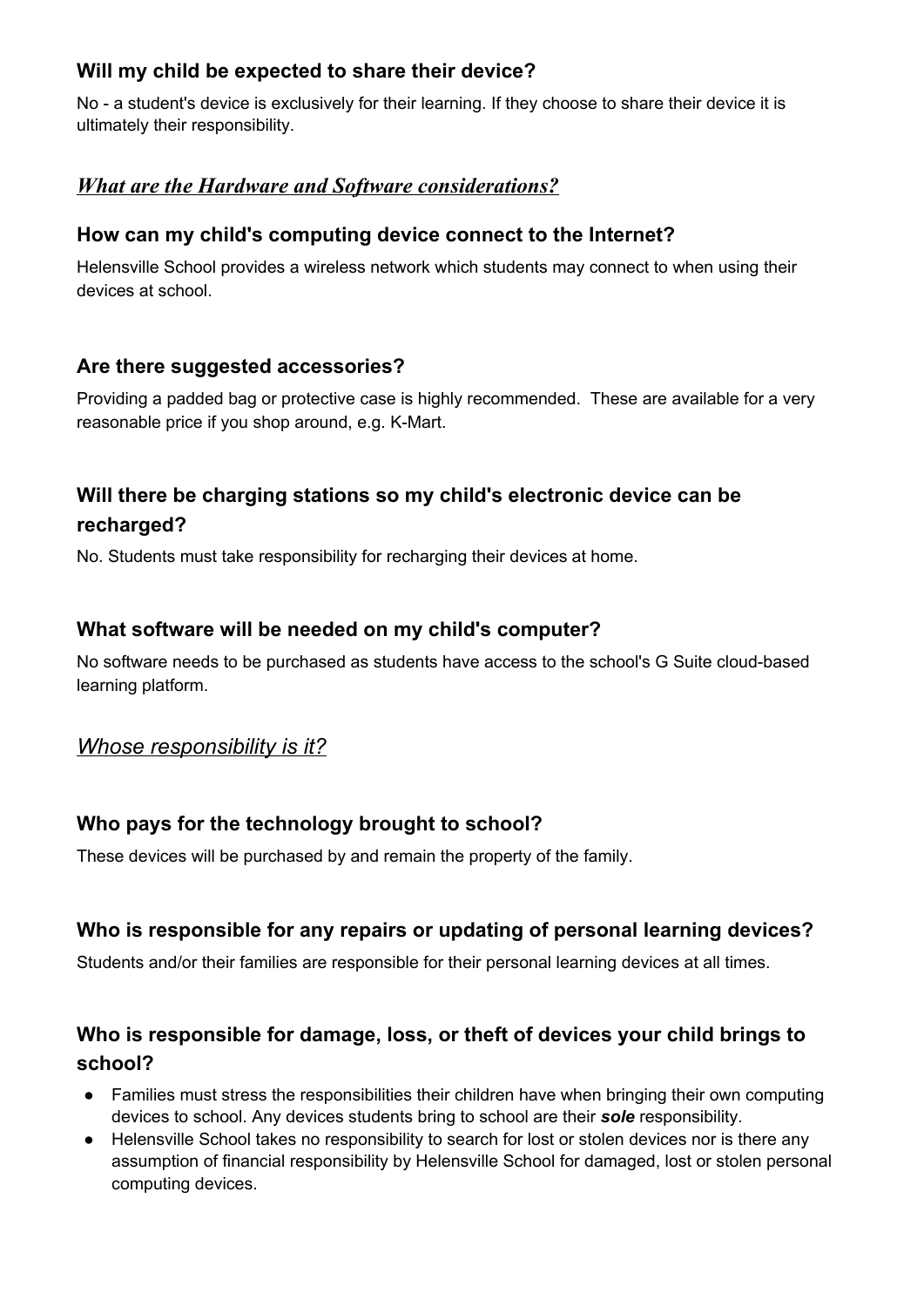- Classrooms will have a locked facility to store the devices when they are not in use. It is the students' responsibility (under the teacher's guidance) to ensure they put their device in the storage facility.
- **● Devices and bags must be labelled/named.**

#### **Will the family need to have internet access at home?**

It is recommended that families have some form of internet access at home so a child is able to make full use of the online school resources including the multitude of resources available on the Internet.

# *Miscellaneous information*

## **Will my child need to have a signed ICT contract on file?**

Yes. In order for Helensville School to supervise student use of the computer network and the Internet, the contract must be signed by all students. parents/caregivers are also required to read and sign the agreement. Signing the document indicates that the student/caregivers have read and understood the expectations of the school.

#### **When can my child use the electronic device at school?**

Students will use their learning devices in class as instructed by the teacher. It is expected that students will need to bring their devices every day. Devices may not be used in breaks.

# **Will my child be expected to use his or her computing device both at school and at home?**

Just as with traditional homework, some home learning may need to be completed.

## **Will students be able to print documents from their personal computing devices?**

Students will be able to access printers at school by electronic sharing of documents with classroom teachers. The teachers will then do any printing.

#### **Where will my child's work be stored?**

Students will have their work stored on the school's G Suite storage. When stored on the G Suite students will be able to access their work anywhere, provided they have internet access.

At the end of Year 8 or if you leave the school you will be asked to download your work as after two weeks the account will be suspended.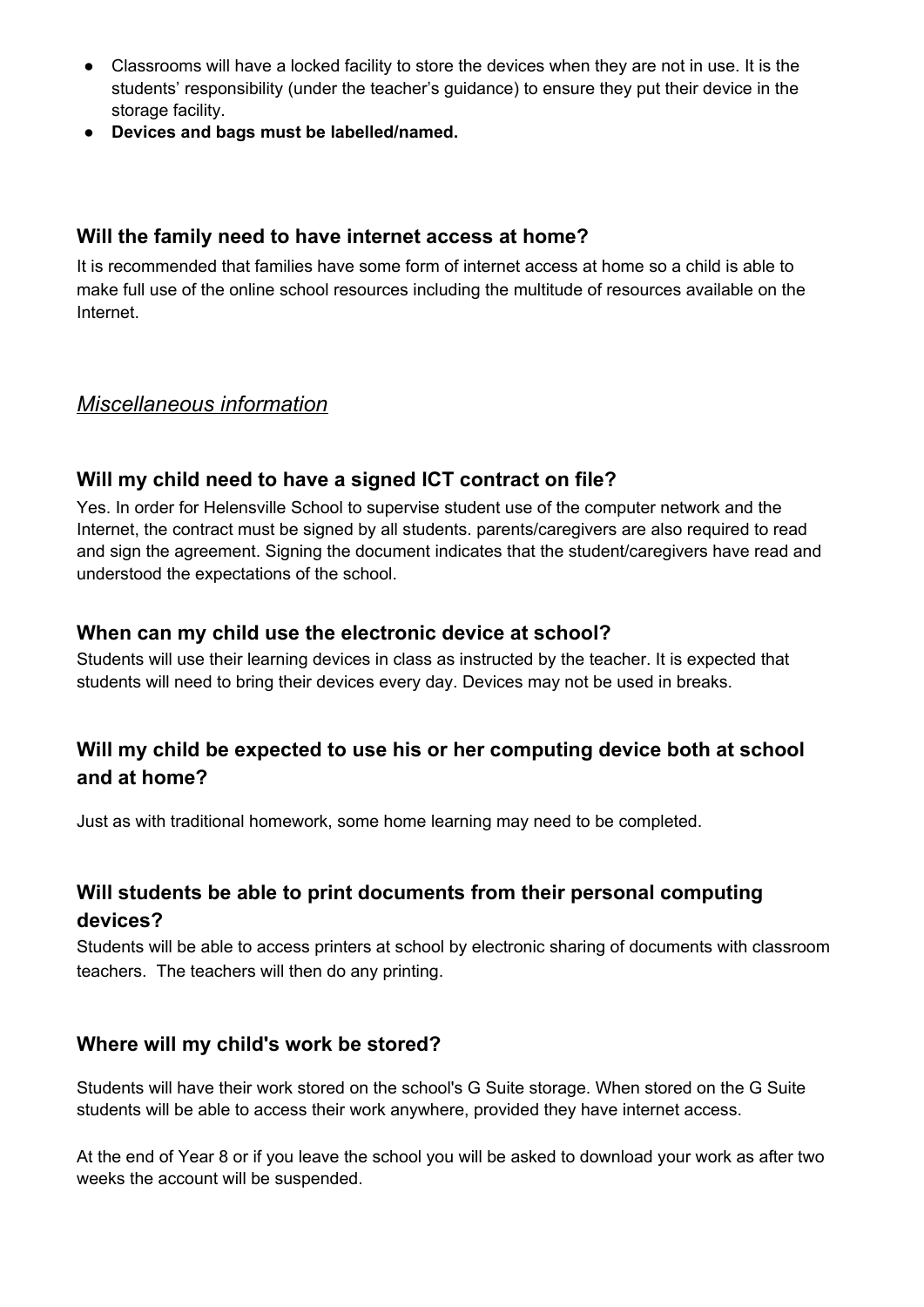My child has permission to bring a device to school to use as a tool to support their learning

# **The next two pages are to be returned to school and the previous pages kept at home for future reference. A copy of this agreement can be found on our school website.**

| Parent /<br>aregivers<br>Initials | Student<br>Initials | <b>Student Name:</b><br>Room:                                                                                                                                                                                                                                                                             |
|-----------------------------------|---------------------|-----------------------------------------------------------------------------------------------------------------------------------------------------------------------------------------------------------------------------------------------------------------------------------------------------------|
|                                   |                     | I/We have read the Helensville School BYOD Guidelines with my/our child and<br>agree to follow the guidelines                                                                                                                                                                                             |
|                                   |                     | I/We agree that the Google Drive account name and password must be shared<br>with the student and the parents/caregivers, and no-one else. This is to allow<br>parents/caregivers access to the student's school account only.                                                                            |
|                                   |                     | I/We agree that while Helensville School provides secure, lock-up for devices,<br>my/our child is responsible for the safety and security of their device                                                                                                                                                 |
|                                   |                     | I/We understand that there may be times when the use of a device is not<br>appropriate, and agree that my/our child will power down the device when<br>asked by a staff member                                                                                                                            |
|                                   |                     | I/We have signed out of my/our home Google account/ Google Playstore<br>accounts before the device arrives at school                                                                                                                                                                                      |
|                                   |                     | I/We are aware that the device is not covered by the school's insurance. The<br>school cannot be held responsible for loss or damage to the device. Devices<br>will be clearly named and a protective cover supplied if desired.                                                                          |
|                                   |                     | I/We are aware the school will not offer technical support for any issues and/or<br>upgrades of the equipment/device.                                                                                                                                                                                     |
|                                   |                     | I/We understand that the device is used at the teacher's discretion. It will be<br>locked away during break times unless use is instructed by and supervised by a<br>teacher                                                                                                                              |
|                                   |                     | I/We understand the internet will only be accessed via the school Wi-Fi. No 3G,<br>4G, t-sticks or vodems                                                                                                                                                                                                 |
|                                   |                     | I/We are aware my child will be using Google Drive (using a dashboard) and be<br>issued with a Gmail address (where username and password must be shared<br>with parents/caregivers only) Please note that the email function is unavailable<br>and they only have a Gmail address to access Google drive |
|                                   |                     | I/We agree that the student's email address is used for school purposes only<br>and not to open any gaming or social media accounts                                                                                                                                                                       |